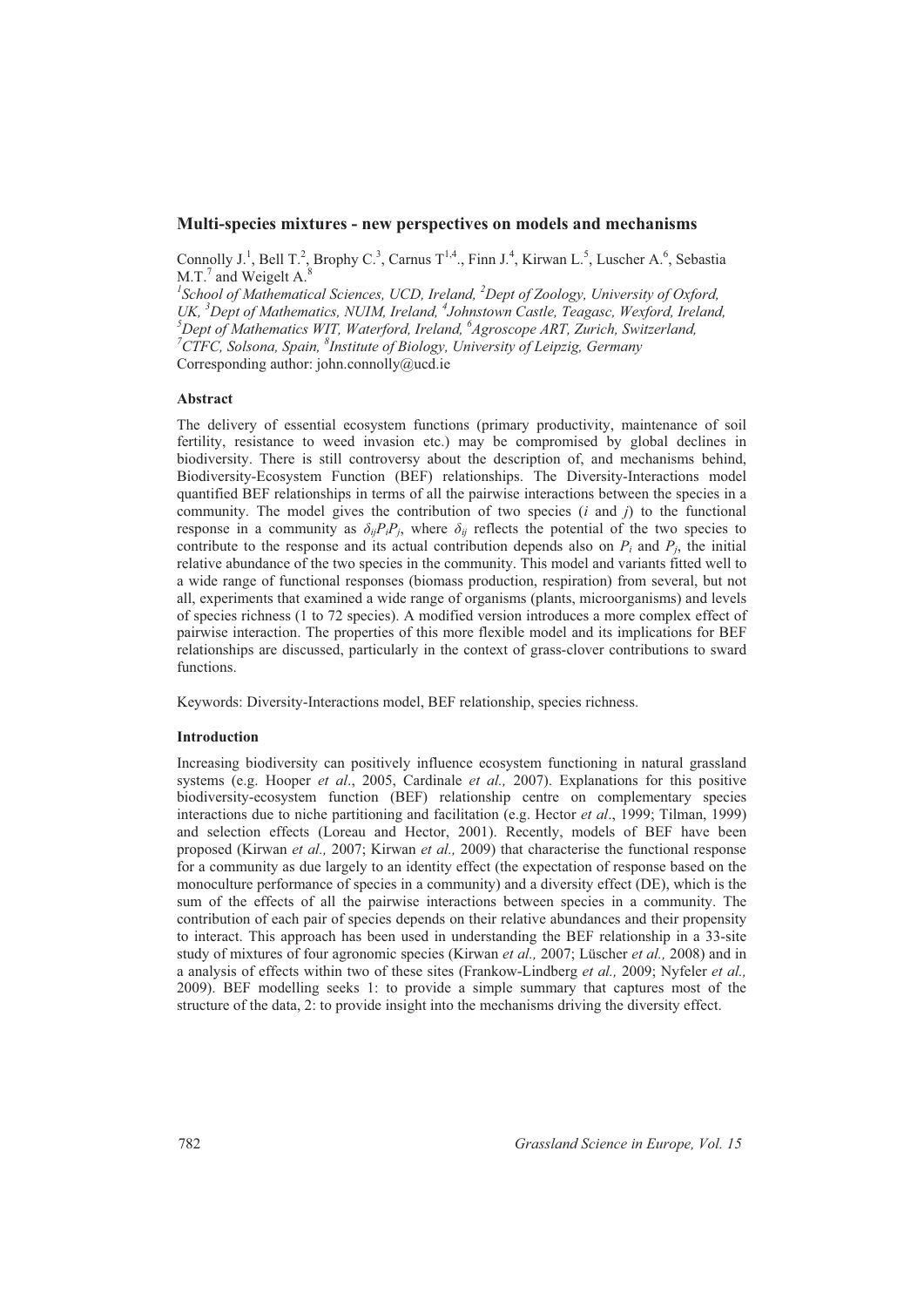### **Materials and methods**

*Diversity-Function model based on two-species interactions:* Suppose that the species pool contains *s* species from which communities of various levels of richness may be constructed. If the average and particular diversity effects depend only on pairwise species interactions, the following provides a simple description of the functional response  $(y)$  in a *t*-species community ( $t \leq s$ ).  $P_i$  and  $P_j$  are the sown proportions of the *i*th and *j*th species in the community  $(= 0$  if the species is not in the community) and M is the overall initial abundance.

$$
y = \sum_{i=1}^{s} \beta_i P_i + \gamma M + \sum_{i < j}^{s} \delta_{ij} (P_i P_j) + \varepsilon \tag{1}
$$

In several cases examined, this model fitted well but did not explain all the variation among community responses other than that due to variation between replicate communities. An alternative was examined in which the term  $(P_i P_j)$  was replaced by  $(P_i P_j)$ <sup>*θ*</sup> where  $\theta$  was estimated by profile likelihood (Pawitan, 2001).

*Datasets:* Two data sets were used. (1) Total stand biomass from a Jena dataset**:** Standardised protocols were used to establish experimental assemblages of grassland species (grasses and forbs) that varied in species richness from 1, 2, 3, 4, 6 to 9 (Roscher *et al.*, 2004). Plots were established in summer 2002. Aboveground plant biomass production was measured for each plot. In total, the experiment comprised 206 plots and 100 different plant assemblages (9 monocultures and 36, 24, 18, 12 and 1 mixtures with 2, 3, 4, 6 and 9 species, respectively, replicated at least twice). For each assemblage, all species present were equally represented at sowing. (2) A field experiment was established in autumn 2006 at Johnstown Castle research centre, Ireland. Plant species were two grasses (G1: *Lolium perenne* and G2: *Phleum pratense*) and two legumes (L1: *Trifolium pratense* and L2: *Trifolium repens*). The design consisted of 4 monocultures, all 6 binary mixtures and various four-species mixtures; dominated in turn by each species (88:4:4:4); dominated in turn by each species at a lower percentage of the dominant, (70:10:10:10); six mixtures co-dominated by each pair of species  $(40:40:10:10)$  and four mixture with species equally represented  $(25:25:25:25)$ . The design was repeated at two levels of overall initial abundance (low being 60% of high). All plots received a baseline 45 kg ha<sup>-1</sup> yr<sup>-1</sup> N in two applications and were harvested 3 times in 2007. Total aboveground biomass for 2007 was analysed. Model 1 and the alternative were fitted to aboveground biomass for the two datasets. In addition, a null model was fitted that included assemblage as a factor (1 degree of freedom for each assemblage) in addition to overall abundance for dataset (2). The total number of plots was 56. There was no replication and residual error was variation around the fitted model.

## **Results**

For the Jena data, model [1] with 48 coefficients (9 identity, 36 pairwise and 3 block) gave a residual Mean Square (RMS) lower than that of the null model (102 coefficients, 100 for assemblages and 3 for block) and so fitted better than it (Table 1). Adding the coefficient  $\theta$ (estimate 0.95) further reduced the RMS but not significantly  $(P = 0.213)$ . For Johnstown Castle data model [1] with 11 coefficients (4 identity, 6 pairwise and 1 total abundance) gave a higher RMS than the null model (NS) with 25 coefficients (24 for communities and 1 for overall abundance). Adding  $\theta$  (estimate 0.43) reduced the RMS ( $P = 0.038$ ) and gave the lowest RMS of the three models.